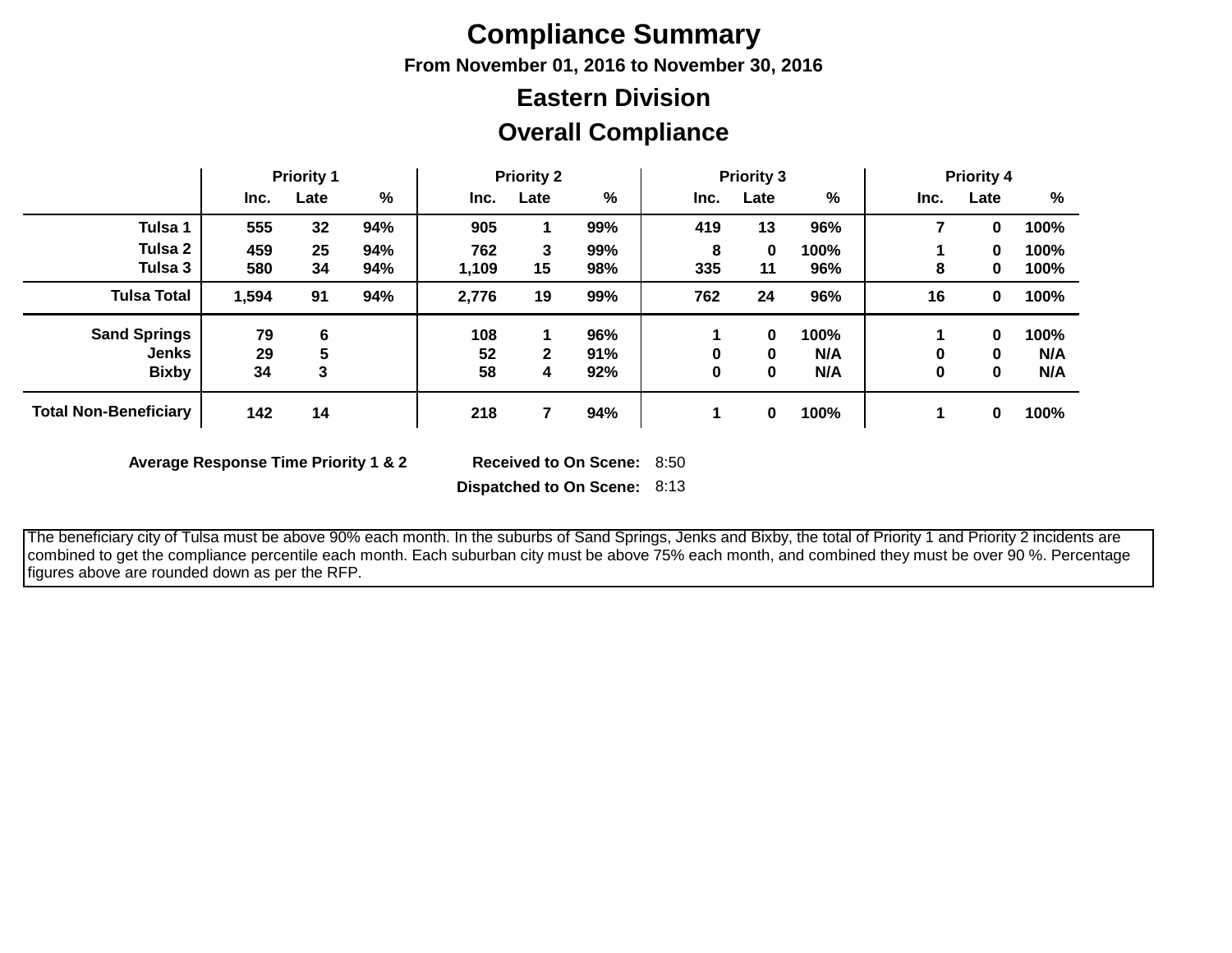# **Compliance Summary**

**From November 01, 2016 to November 30, 2016**

### **Overall Compliance Western Division**

|                               | <b>Priority 1</b> |              | <b>Priority 2</b> |       | <b>Priority 3</b> |     |             | <b>Priority 4</b> |      |      |             |      |
|-------------------------------|-------------------|--------------|-------------------|-------|-------------------|-----|-------------|-------------------|------|------|-------------|------|
|                               | Inc.              | Late         | %                 | Inc.  | Late              | %   | Inc.        | Late              | %    | Inc. | Late        | %    |
| <b>Oklahoma City 1</b>        | 950               | 71           | 92%               | 1,439 | 13                | 99% | 404         | 6                 | 98%  | 21   | 0           | 100% |
| <b>Oklahoma City 2</b>        | 859               | 87           | 89%               | 1,245 | 20                | 98% | 232         | 6                 | 97%  | 8    | 0           | 100% |
| <b>Edmond</b>                 | 157               | 16           | 89%               | 212   | 7                 | 96% | 52          |                   | 98%  | 0    | 0           | N/A  |
| <b>Total OKC &amp; Edmond</b> | 1,966             | 174          | 91%               | 2,896 | 40                | 98% | 688         | 13                | 98%  | 29   | 0           | 100% |
| <b>Warr Acres</b>             | 29                |              |                   | 38    | $\mathbf 0$       | 98% | $\bf{0}$    | $\bf{0}$          | N/A  | 0    | $\bf{0}$    | N/A  |
| <b>Bethany</b>                | 61                | 4            |                   | 100   | $\mathbf{2}$      | 96% |             | $\bf{0}$          | 100% | 0    | $\mathbf 0$ | N/A  |
| <b>Mustang</b>                | 22                | 5            |                   | 38    | 0                 | 91% | 11          | 0                 | 100% | 0    | $\mathbf 0$ | N/A  |
| <b>The Village</b>            | 23                | $\mathbf{2}$ |                   | 49    | 0                 | 97% |             | 0                 | 100% | 0    | $\mathbf 0$ | N/A  |
| <b>Nichols Hills</b>          | 6                 | 0            |                   |       |                   | 92% | 0           | 0                 | N/A  | 0    | $\bf{0}$    | N/A  |
| Yukon                         | 66                | 8            |                   | 71    | 5                 | 90% | 53          | $\mathbf{2}$      | 96%  | 0    | $\bf{0}$    | N/A  |
| <b>Total Non-Beneficiary</b>  | 207               | 20           |                   | 303   | 8                 | 94% | 66          | $\mathbf{2}$      | 96%  | 0    | $\bf{0}$    | N/A  |
| <b>Piedmont</b>               | 9                 |              |                   | 3     |                   |     | $\mathbf 0$ |                   |      | 0    |             |      |

**Average Response Time Priority 1 & 2** 

**Dispatched to On Scene:** 8:41 Received to On Scene: 9:10

 The beneficiary cities of Oklahoma City and Edmond must be above 90% each month. In the suburbs of Warr Acres, Bethany, Mustang, The Village, Nichols Hills, and Yukon, the total of Priority 1 and Priority 2 incidents are combined to get the compliance percentile each month. Each suburban city must be above 75% each month, and combined they must be over 90 %. Percentage figures above are rounded down as per the RFP.